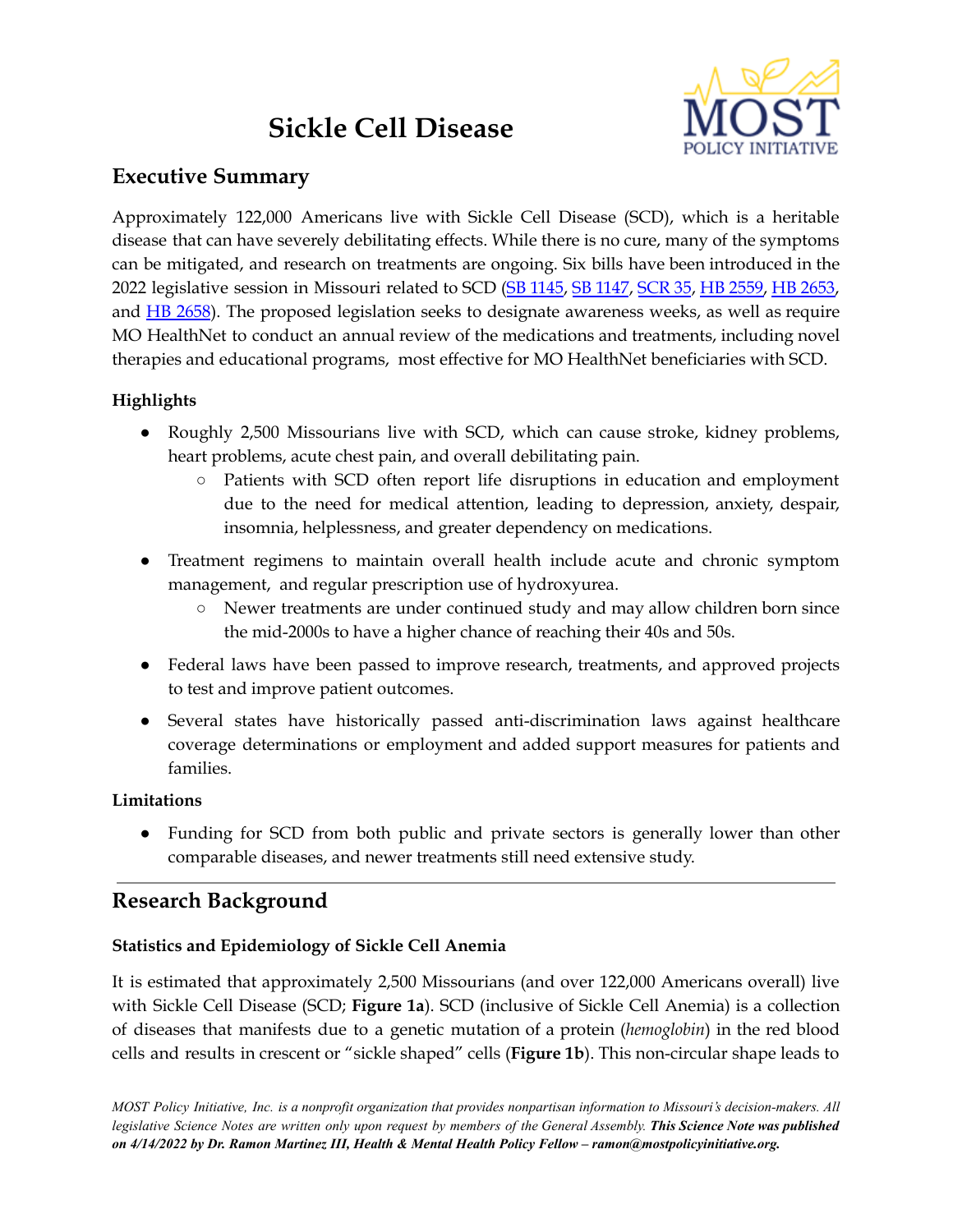impeded blood and oxygen flow, and painful episodes of blood blockages.<sup>1,2</sup> Over the life of an SCD patient, individuals can suffer from stroke, kidney problems, heart problems, acute chest pain, and overall debilitating pain.

B)



Normal Red Blood Cell Red Blood Cell **Figure 1: A) Map of the estimated number of individuals living with Sickle Cell Disease (SCD) by state**. States with darker shades of red have higher numbers of patients. Map reproduced from the American Journal of Preventative Medicine.<sup>3</sup> <sup>3</sup> **B) Sickle Cells compared to normal red blood cells.** Sickle cell disease causes blood cells to have a concave appearance. Image reproduced from the Center for Diseases Control and Prevention (CDC). 2

Theorized to initially have evolved in African populations as a survival advantage against malaria, one in every 365 African Americans and 1 in every 16,300 Hispanic Americans are born with the disease. Meanwhile, roughly 1 in 64 people are born carrying the genetic mutation.<sup>1</sup> While the average age of death for individuals born with SCD before 1999 was under the age of 34, biomedical advances for children born since the mid-2000s are estimated to push the average age into the 40-50 age range. $3$ 

Missouri screens for several inherited genetic diseases at birth. For information on other inherited diseases and how Missouri screens and provides care, please see the Science Note: Coverage of [Phenylketonuria](https://mostpolicyinitiative.org/science-note/coverage-of-phenylketonuria-pku-dietary-products/) (PKU) Dietary Products.

Patients with SCD often report life disruptions in education and employment due to the need for medical attention, and stigmas around the need for pain relief and healthcare, leading to social discrimination, loneliness, and isolation. Many report depression, anxiety, despair, insomnia, helplessness, and greater dependency on medications. Lifetime estimates of depression in SCD range from 40-50%, an 8% suicide attempt rate, and a 6% suicide death rate. 4

For more information on suicide preventions, please see the Science Note: Suicide [Education](https://mostpolicyinitiative.org/science-note/suicide-education-prevention-programs/) and [Prevention](https://mostpolicyinitiative.org/science-note/suicide-education-prevention-programs/) Programs.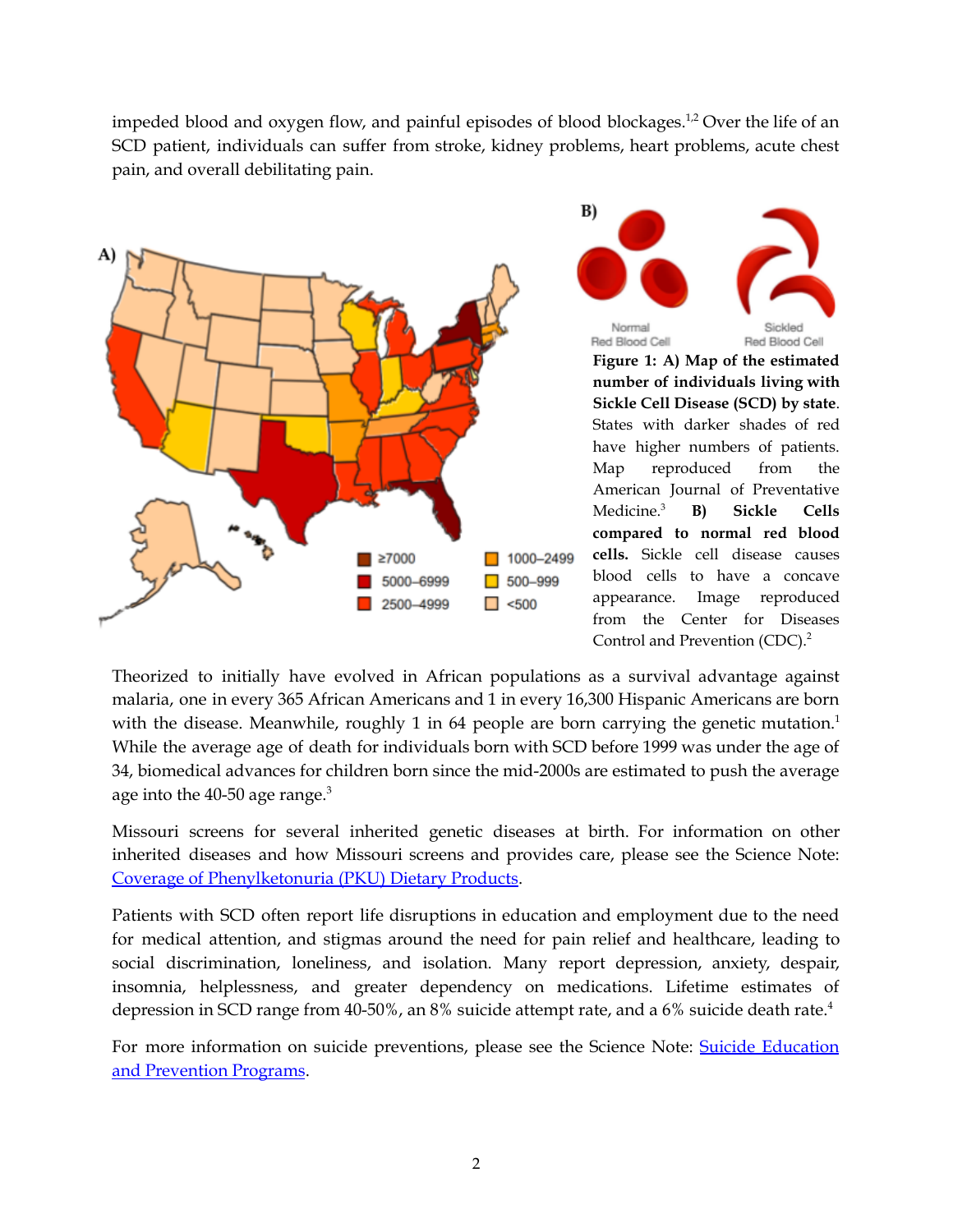#### **Treatments and Medical Coverage Gaps**

| Topic                                            | <b>Specific Actions</b>                                                                                                                                                                                                                                                                                                                                   |
|--------------------------------------------------|-----------------------------------------------------------------------------------------------------------------------------------------------------------------------------------------------------------------------------------------------------------------------------------------------------------------------------------------------------------|
| Health<br>Maintenance                            | Prophylactic antibiotics through age 5, vaccinations against bacterial pneumonia, cranial<br>screening through age 16 for stroke risk, protein/creatinine screening starting at age 10, access<br>to non-estrogen-based birth control for women                                                                                                           |
| Management<br>of Acute<br>Complications          | Monitoring of pain & establishing an action protocol, rapid initiation of analgesic<br>medications, evaluation for fevers $\varepsilon$ antibiotic treatment, avoiding transfusions for certain<br>indications, evaluating for acute chest syndrome $\mathcal E$ respiratory difficulty (may include x-ray<br>and hospitalization for low oxygen)         |
| Management<br>of Chronic<br>Complications        | Guided use of pain relievers (with special attention to opioids), treatment of dying bone tissue<br>with analgesics, perform echocardiograms for identifying pulmonary hypertension, treatment<br>for abnormal protein/creatinine levels.                                                                                                                 |
| Hydroxyurea<br>& Transfusion<br><b>Therapies</b> | Treatment with hydroxyurea (increases hemoglobin levels and aids in shaping blood cells to<br>semi-normal) when prone to pain or acute chest syndrome, patient education and monitoring<br>for drug use, treatment of all children if SCD progresses to sickle cell anemia, red blood<br>transfusions (with careful matching) to boost hemoglobin counts. |

Several treatment protocols and regimens exist for the treatment of SCD (**Table 1**).

**Table 1: Best Practice Recommendations from the National Heart, Lung, and Blood Institute for Treating Patients with Sickle Cell Disease.** Adapted from the National Academies of Sciences, Engineering, and Medicine. 1

Further, more targeted therapies exist such as:

Endari is an anti-inflammatory approved for patients 5 years and older which targets blood vessels to improve tone and decrease blockage events. One study showed a 30% decrease in hospitalizations. However, the drug is not well tolerated in individuals with kidney or liver dysfunction, which is common in SCD.

Voxelotor is a drug approved for patients aged 12 years and older which increases the amount of hemoglobin and is also known as an anti-sickling agent for allowing sickle cells to carry oxygen. While studies have shown the ability to increase hemoglobin, further post-approval studies are confirming if the drug can safely be administered for SCD patients with comparatively low oxygen levels.

Adakveo is an immunotherapy approved for patients aged 16 years and older that helps block the adhesion of sickle cells together to prevent blockages, has shown nearly two-fold reductions in yearly adverse pain events compared to untreated patients. Post-approval studies are confirming the long-term adverse effects on blood platelets and reactions to infusions. 5

Bone marrow transplants may cure SCD in patients, but the procedure has serious risks, and not all individuals are eligible for the extensive and invasive procedure. 6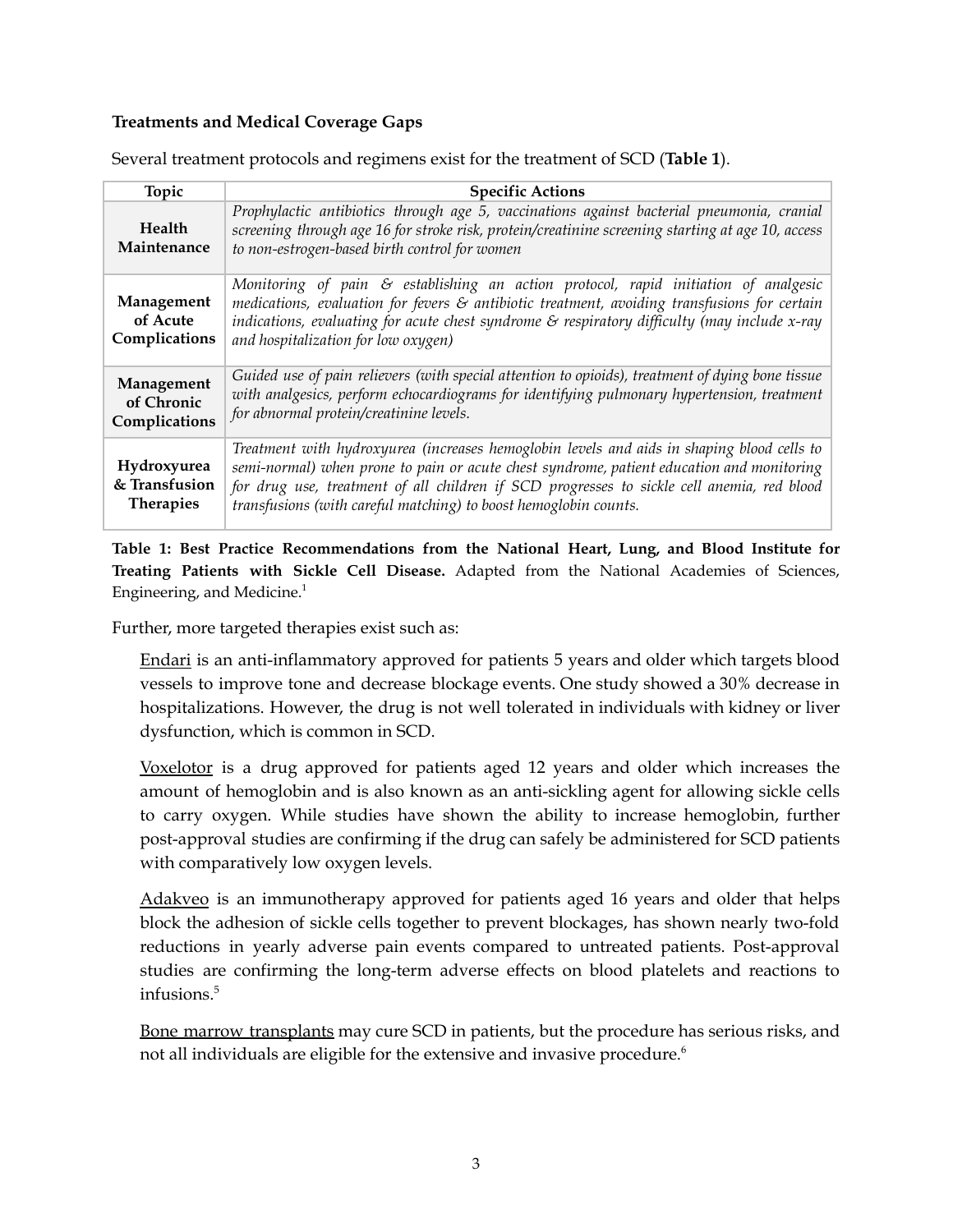While established guidelines exist for the treatment of SCD, it is well documented that the disease receives less in federal and private funding than other diseases. Annually, funding from the National Institutes of Health per person is roughly four-times less than comparable diseases such as cystic fibrosis, despite the disease affecting fewer people overall. Private funding is even more disparate, with foundations contributing \$342 million for cystic fibrosis between 2008 and 2012, versus \$6.4 million for SCD. <sup>1</sup> Further barriers for effective SCD patient outcomes may include lack of education after diagnosis, lack of providers, lack of routine care, lack of medication adherence, and lack of social support networks. 1

Expert recommendations from researchers and clinicians with the National Academies of Science, Engineering, and Medicine on strategic planning to improve outcomes for SCD patients include: 1) establish a national database of patients to collect information on disease burden and treatment outcomes; 2) establish coordinated clinical and non-clinical care systems; 3) strengthen evidence on best interventions; 4) increase the number of SCD-care professionals; 5) increase SCD awareness; 6) address barriers to accessing SCD therapies; 7) advance the understanding of genetic carriers of sickle cell genes; and 8) establish research programs aimed at informed interventions and policies across the lifespan of the SCD population.<sup>1</sup>

While Georgia is the only state to specify sickle cell disease as a qualification for medical cannabis access, most comprehensive medical cannabis programs may also include the pain associated with sickle cell disease among the reasons for qualification. <sup>7</sup> For more information on cannabis legalization measures in the U.S., please see the Science Note: Cannabis [Legalization.](https://mostpolicyinitiative.org/science-note/cannabis-legalization/) For more information on opioids and their potential for abuse, see the Science Note: [Substance](https://mostpolicyinitiative.org/science-note/substance-abuse-naltrexone-hydrochloride/) Abuse & Naltrexone [Hydrochloride](https://mostpolicyinitiative.org/science-note/substance-abuse-naltrexone-hydrochloride/).

### **Legislative Policies**

Missouri law (RSMo § [191.365](https://revisor.mo.gov/main/OneSection.aspx?section=191.365&bid=9583&hl=) and [191.370](https://revisor.mo.gov/main/OneSection.aspx?section=191.370&bid=9584&hl=)) states that the Department of Health and Senior Services is responsible for the [Missouri](https://health.mo.gov/living/families/genetics/sicklecell/) Sickle Cell Anemia Program (MSCAP), including identifying, counseling, providing treatment, and providing financial assistance after all other health provider sources are exhausted. The program further provides newborn screening, parental education, healthcare professional education, and inpatient and outpatient resource centers for patients.

In the 2022 Missouri Legislative session, six bills have been introduced (SB [1145](https://www.senate.mo.gov/22info/BTS_Web/Bill.aspx?Sessiontype=R&BillPrefix=SB&BillSuffix=1145), SB [1147,](https://www.senate.mo.gov/22info/BTS_Web/Bill.aspx?Sessiontype=R&BillPrefix=SB&BillSuffix=1147) [SCR](https://www.senate.mo.gov/22info/BTS_Web/Bill.aspx?Sessiontype=R&BillPrefix=SCR&BillSuffix=35) [35,](https://www.senate.mo.gov/22info/BTS_Web/Bill.aspx?Sessiontype=R&BillPrefix=SCR&BillSuffix=35) HB [2559](https://house.mo.gov/Bill.aspx?bill=HB2559&year=2022&code=R), HB [2653](https://house.mo.gov/Bill.aspx?bill=HB2653&year=2022&code=R), and HB [2658](https://house.mo.gov/Bill.aspx?bill=HB2658&year=2022&code=R)) that seek to designate SCD awareness weeks, as well as requiring MO HealthNet to conduct an annual publicly available review of the medications and treatments most effective for SCD-MO HealthNet Beneficiaries, study information on novel therapies, and highlight provider and patient education on the disproportionate impact of SCD on minorities.

While federal laws such as **Genetic Information [Nondiscrimination](https://www.congress.gov/bill/110th-congress/house-bill/493/text) Act of 2008** and the [Affordable](https://www.congress.gov/111/plaws/publ148/PLAW-111publ148.pdf) Care Act of 2010 largely eliminated coverage and ineligibility determinations for chronic diseases in healthcare, <sup>8</sup> 42 states have historically had laws that prevented